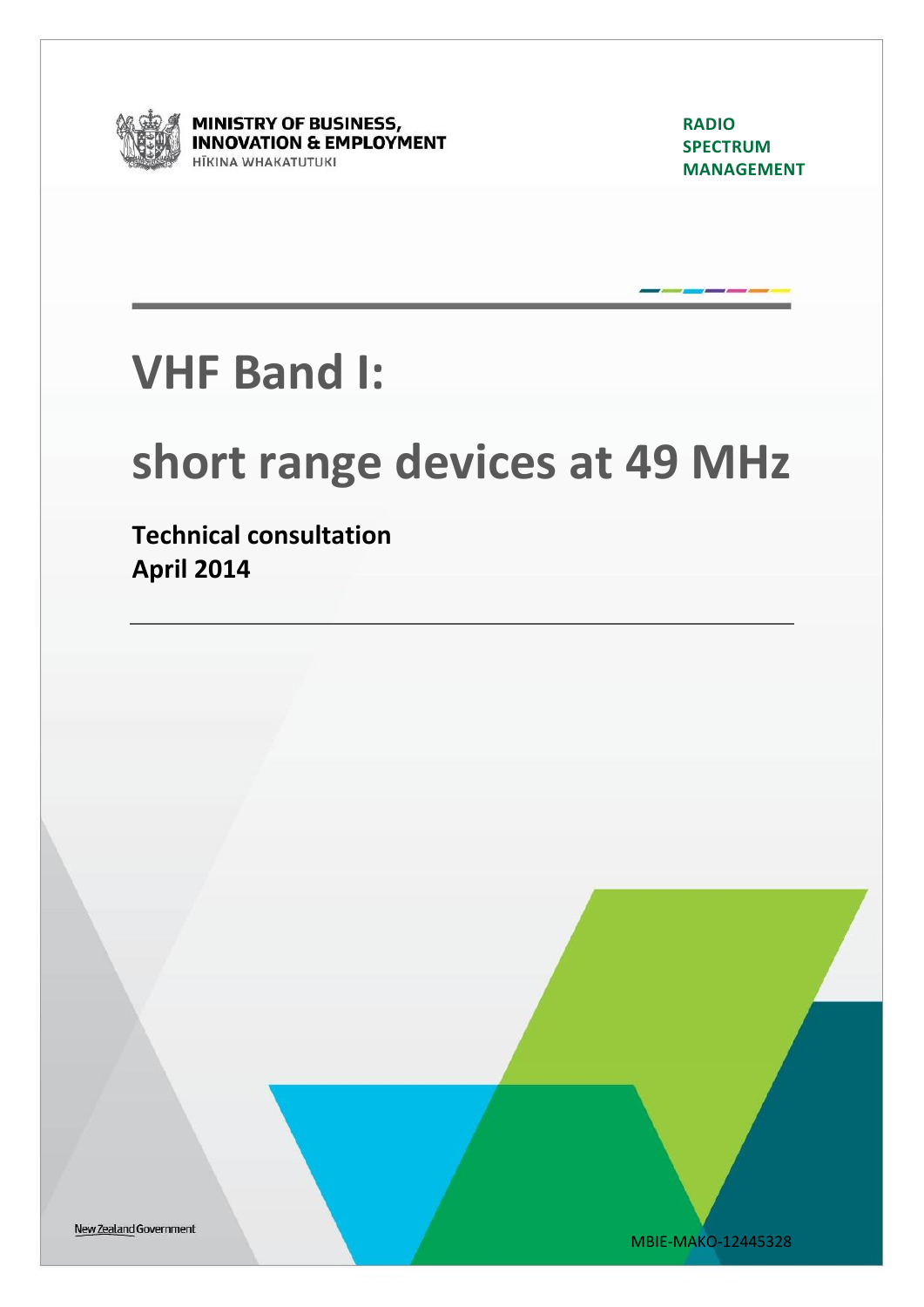### **Background**

The television digital switchover (DSO) resulted in a large quantity of radio spectrum formerly used for television broadcasting becoming available for new uses, most notably the 700 MHz band which is being allocated for 4G-LTE cellular networks. Other spectrum that has become available includes 44-51 MHz and 54-68 MHz, known as VHF Band I.

VHF Band I is not suitable for cellular use with current technology.

Within this band, 50-51 MHz has been allocated for amateur television services and 51-54 MHz has been allocated for amateur services on a shared basis with fixed and mobile services, as agreed by Cabinet in 2009 [DOM Min (09) 28/10 refers].

44-50 MHz is available for new uses, as shown in the table below. This technical consultation concerns the use of low power short range devices (SRDs) in VHF Band I, channel 1, specifically at 49 MHz.

| Table 1: VHF Band I, channel 1                                                        |                        |    |    |    |    |    |  |    |  |  |  |
|---------------------------------------------------------------------------------------|------------------------|----|----|----|----|----|--|----|--|--|--|
| *Red block shows proposed allocation for short range devices (49.86 MHz) – option one |                        |    |    |    |    |    |  |    |  |  |  |
|                                                                                       | available for new uses |    |    |    |    |    |  |    |  |  |  |
| <b>MHz</b>                                                                            | 44                     | 45 | 46 | 47 | 48 | 49 |  | 50 |  |  |  |

The Ministry of Business, Innovation and Employment (MBIE) does not anticipate a return to general analogue television broadcasting in this band, and as such we are removing the BROADCASTING allocation from *Public Information Brochure 21: Table of Radio Spectrum Usage in New Zealand* ('PIB 21'). This brings New Zealand into line with the International Radio Regulations (IRR). Note that the FIXED and MOBILE primary allocations in New Zealand for 50-54 MHz will remain.

We intend to instigate a more comprehensive public consultation on VHF Bands I and III in due course. We request that at this time submitters keep their feedback focussed on the proposals for 44-50 MHz, noting that there will be an opportunity to comment on broader issues in the VHF bands in the future.

#### **Proposals**

MBIE is aware of an ongoing issue with radio-controlled model toys that use 49 MHz (e.g. remote-controlled cars) being imported into New Zealand. There is no licence in place for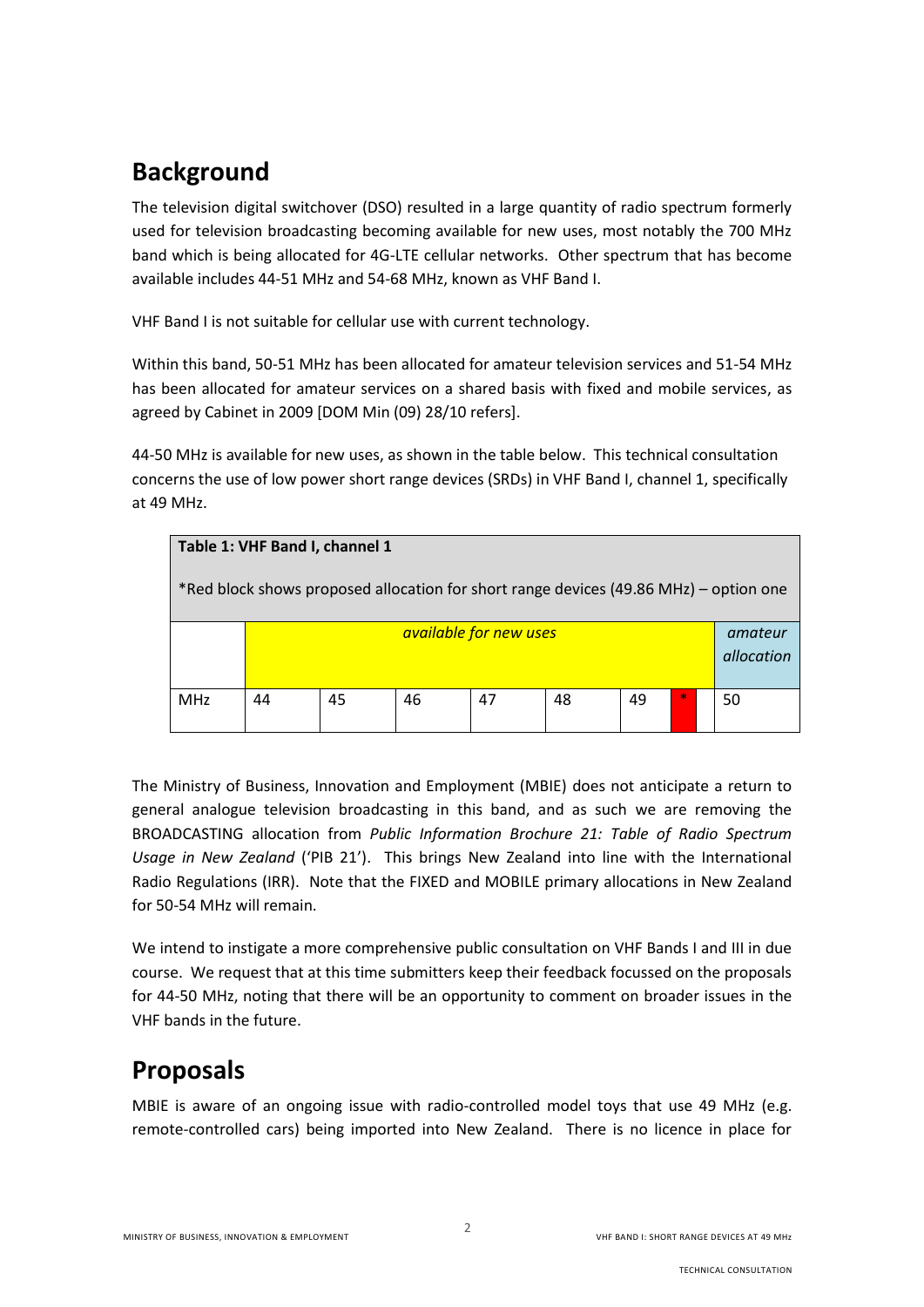these devices at this frequency,<sup>1</sup> and as such MBIE's Radio Spectrum Management -Compliance team is obliged under the Radiocommunications Regulations 2001 to attempt to prevent them from being imported (working with Customs) and issue infringement notices to importers and users. This was justified when there was potential for these devices to interfere with broadcasting, but may now be disproportionate to any harmful interference that the devices could cause, given that broadcasters no longer use this spectrum.

We propose to create a General User Licence (GUL) that permits the operation of radio controlled toys at 49 MHz. In practice this would be a General User Spectrum Licence until the current (ex-broadcasting) management right expires in August 2015, and thereafter it could be a General User Radio Licence. For end users, there is no discernible difference between spectrum licences and radio licences.

| <b>Table 2: Proposed General User Licence</b> |                  |                   |                        |                     |                            |  |  |  |  |  |
|-----------------------------------------------|------------------|-------------------|------------------------|---------------------|----------------------------|--|--|--|--|--|
|                                               | Low<br>frequency | High<br>frequency | Reference<br>frequency | Maximum power       | Remarks                    |  |  |  |  |  |
| Option 1                                      | 49.82 MHz        | 49.90 MHz         | 49.86 MHz              | $-10.0$ dBW e.i.r.p | Special<br>Condition $3^2$ |  |  |  |  |  |
| Option 2                                      | 49.82 MHz        | 49.98 MHz         | 49.90 MHz              | $-20.0$ dBW e.i.r.p |                            |  |  |  |  |  |

The technical parameters of the licence could be as shown in the table below:

We seek feedback on four options:

- 1. A higher power spectrum block allocated for a specific use e.g. radio-controlled model toys (as illustrated in the table above as Option 1).
- 2. A lower power spectrum block or blocks allocated for low power short range devices more generally (as illustrated in the table above as Option 2).
- 3. A hybrid of options 1 and 2. Submitters should provide detailed suggestions as to what this licence would be like, if they favour this option.
- 4. Allocation to amateur radio services. This would be a non-standard allocation, not in line with the IRR, meaning that amateur radio operators could only use these frequencies to communicate within New Zealand.

We are particularly interested to hear feedback on whether there is demand for other short range devices in this band, such as baby monitors. Option 1 with Special Condition 3 would prevent their use.

 1 Remote-controlled toys usually operate under General User Licences in the name of "all New Zealanders", which specify a certain power level for their transmissions to help avoid them interfering with other high-value licenced services.

<sup>2</sup> Special Condition 3 as specified in the *Radiocommunications Regulations 2001 (General User Radio Licence for Short Range Devices)* is 'Use is limited to model control'.